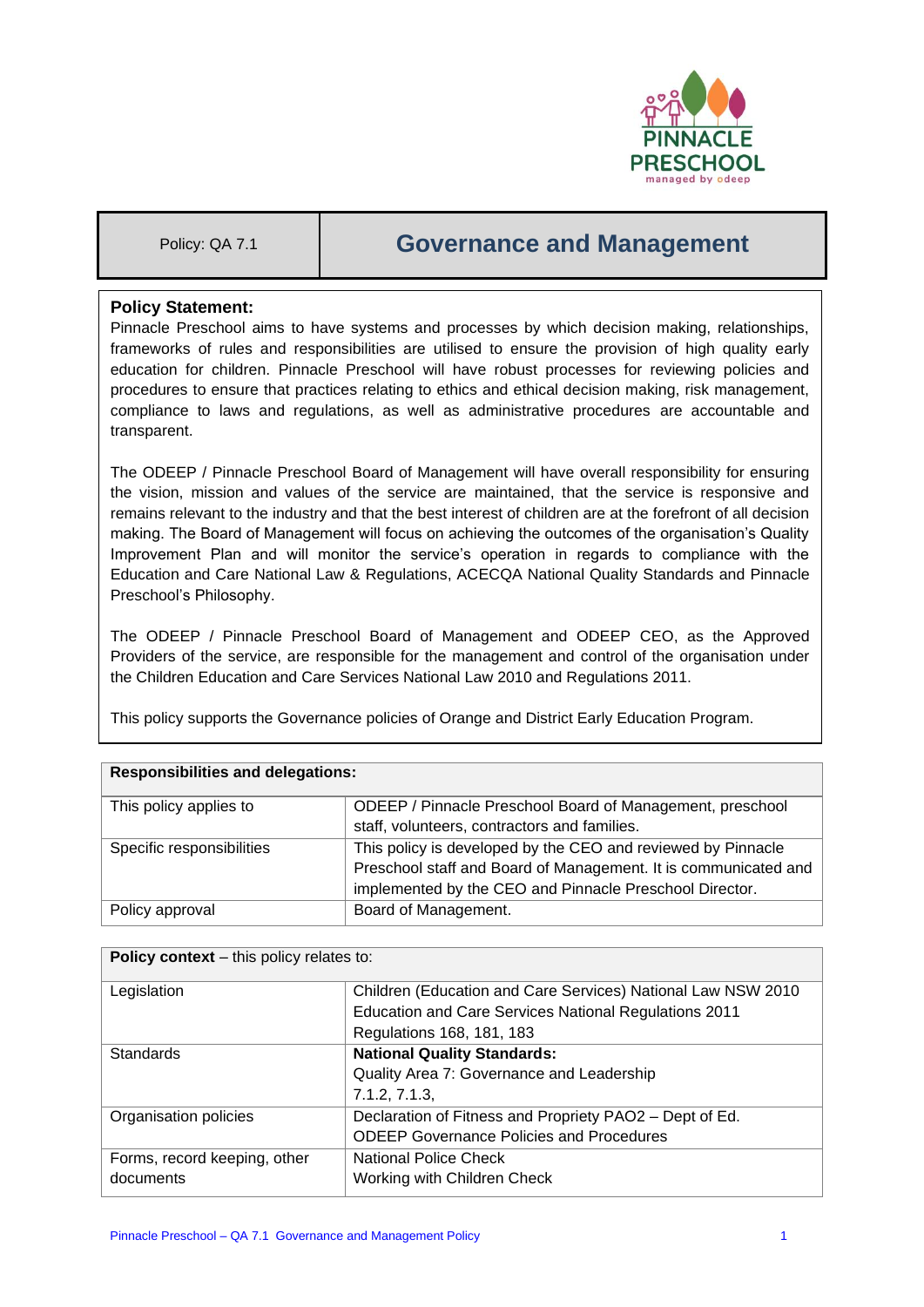

| Board of Management - Fit and Proper form |
|-------------------------------------------|
| <sup>1</sup> Confidentiality Agreement    |
| Board of Management Code of Conduct       |
| Delegations Chart                         |

This policy supports and compliments ODEEP's existing policies and procedures relating to Governance. As ODEEP manages Pinnacle Preschool the Governance policies are applicable.

## **The ODEEP / Pinnacle Preschool Board of Management are responsible for the following items:**

## **Policies:**

The Board of Management will ensure that comprehensive policies, as required under Section 168 of the Education and Care Services Regulations 2011, are updated and complied with during daily operation of the preschool.

# **Compliance:**

The Board of Management are required to ensure that internal practices and procedures are developed to ensure the service's compliance with the Education and Care Services National Regulations 2011 and that compliance can be proven and measured as required.

The Board of Management will also ensure that prospective Board members are provided with relevant information relating to the roles, responsibilities and expectations of the position, to all new committee members.

## **The Constitution:**

The Board of Management will ensure that the organisations constitution is followed at all times, that the constitution is reviewed regularly and is provided to each Board member. Each board member will also be provided with a copy of the Quality Improvement Plan at six monthly intervals or as required.

## **ODEEP / Pinnacle Preschool Board of Management / Approved Providers:**

- Will adhere by the Board of Management Code of Conduct at all times.
- Will assist in setting the strategic direction of the organisation, monitoring the organisation's performance and driving change when necessary.
- Will ensure high performance management of the organisation and finances.
- Will delegate the day to day management of the service to an approved person, being ODEEP's CEO.
- Will delegate the appointment or removal of the centre director / nominated supervisor and ratify the appointment of all suitably qualified and experienced staff to ODEEP's CEO.
- Will delegate to ODEEP's CEO to monitor the performance of the nominated supervisors and / or centre director.
- Will approve and monitor financial reporting including the approval of capital expenditure as per the Pinnacle Preschool annual budget and in line with the delegation's chart.
- Will ensure staff have access to appropriate resources to provide a high-quality program to children and maintain a safe physical environment.
- Will maintain adequate records from Board meetings, any internal self-assessments or risk assessments.